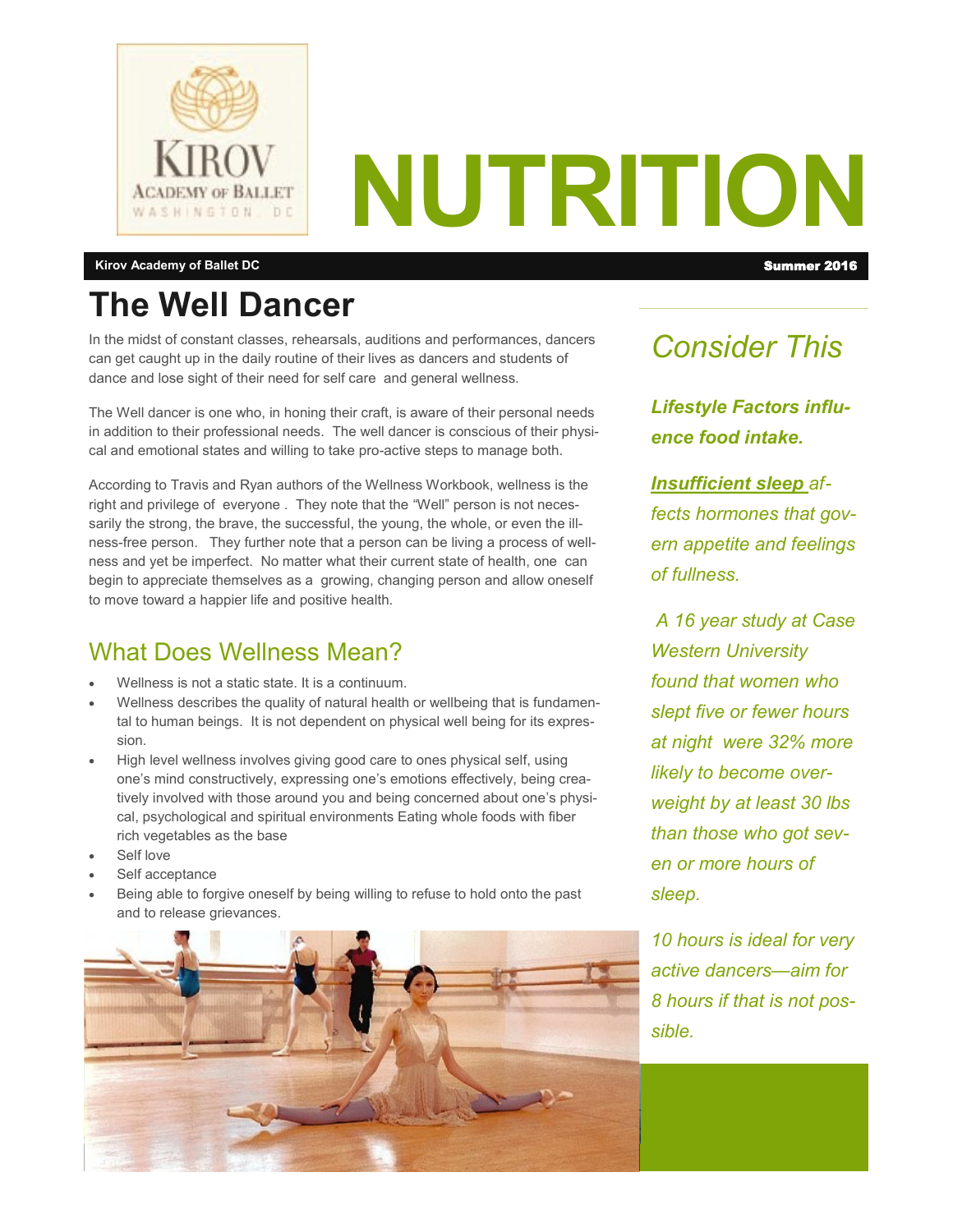## **EFT**



## **Stress Management**

In addition to activities of daily living, dancer's are constantly dealing with stress, from competition and performances to injuries and normal life events.

Small amounts of stress can be helpful in many of these cases as it can be the main reason that dancers do well under fire. Stress becomes an issue when it remains chronic and uncontrolled.

#### Different Demands—Different Reactions

Some dancers thrive on competition and performance and do well under these circumstances. They may feel motivated and actually perform better under pressure. Other's in the same situation many feel as if they are one step from a panic attack. .

Being able to balance your excitement with control is key to a long dancing career. Dancer's not in balance increase their risks of having chronic negative stress that can contribute to numerous problems (weight gain, delayed wound healing, overall poor health and injuries). According to Hamilton, of the NYC Ballet, dancers' should work on identifying and addressing the early signs of stress. She encourages prevention as the best means of managing stress and notes that under the best circumstances, managing stress can help you, "grow, take calculated risks, and reach your full potential."

#### Be Aware of the Following

General Vulnerabilities \_- general anxiety, overly high standards, excessive selfcriticism, inability to accept mistakes, unhealthy coping mechanisms like substance abuse or self harm

Physical Symptoms—muscle tension (backaches and headaches), disordered eating, sleep problems, extreme fatigue, abdominal pain

Physiological Symptoms-poor concentration, irritability, forgetfulness, blanking out, constant worrying, social avoidance.

The Basic and standard way of applying EFT

When you start tapping on a limiting belief or negative emotion you first start with the Setup.

You begin to tap on the Karate Chop point whilst saying the Setup Statement (usually out aloud)

repeat the setup phrase a minimum of 3 times whilst continuing to tap on the Karate Chop point.

A typical **Setup** Phrase might be**:**

"Even though I have a headache, I love and accept myself"

"Even though I have a headache, I love and accept myself"

"Even though I have a headache, I love and accept myself"

Then you complete the **"Sequence"** part of the EFT by tapping on the meridian points of the sequence approximately 5-7 times: *EB – "I have a headache" SE – "I have a headache" UE – "I have a headache" UN – "I have a headache" Ch – "I have a headache"*

- *CB – "I have a headache"*
- *UA – "I have a headache"*
- *H – "I have a headache"*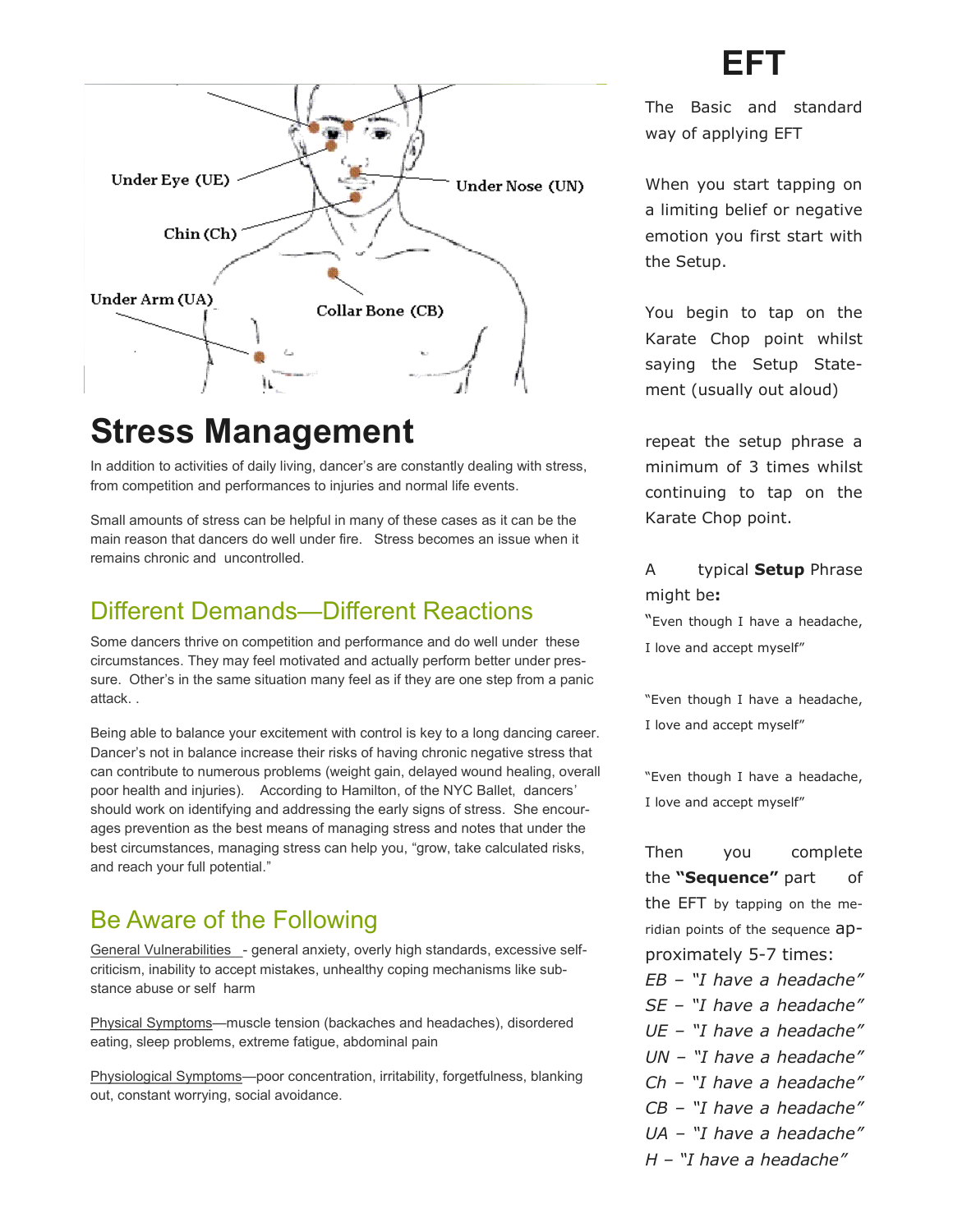#### **Stress Busters**

Listening to music

Volunteer

**Cooking** 

Spending time with Friends and family

Playing with your pet

Finding and regularly participating in a hobby that is not goal oriented but simply gives pleasure.

Allowing at least 30 minutes of Fun Time each day

Meditation and Prayer

Doing "Perspective" Exercises

Massage, Acupressure, and other body work techniques

Saunas, Aromatherapy, yoga, QiGong and other self care activities

Eating a Health Supportive Diet Digestion Involves the following organs

Using Cognitive Behavior Therapy and motional Freedom Techniques (EFT)

Develop good sleep rituals

Rest and Relaxation, Breathing Exercises , Journaling, Rest and Relaxation, Decompressing

Coloring Mandalas

Going for Walks, walking **labyrinths** 

Being in Nature, Earthin or Grounding



## **Relaxation Techniques?**

There are 3 major types of relaxation techniques:

 **Autogenic training.** This technique uses both visual imagery and body awareness to move a person into a deep state of relaxation. The person imagines a peaceful place and then focuses on different physical sensations, moving from the feet to the head. For example, one might focus on warmth and heaviness in the limbs, easy, natural breathing, or a calm heartbeat.

**Breathing.** In breathing techniques, you place one hand on your chest and the other on your belly. Take a slow, deep breath, sucking in as much air as you can. As you are doing this, your belly should push against your hand. Hold your breath and then slowly exhale.

 **Progressive muscle relaxation.** This technique involves slowly tensing and then releasing each muscle group individually, starting with the muscles in the toes and finishing with those in the head.

 **Meditation.** The two most popular forms of meditation in the U.S. include Transcendental Meditation (students repeat a *mantra*, a single word or phrase) and mindfulness meditation (students focus their attention on their thoughts and sensations).

 **Guided imagery.** Similar to autogenic training, guided imagery involves listening to a trained therapist or a guided imagery CD to move into a state of deep relaxation. Once in a relaxed state, the images that come up in your mind can help you uncover important realizations about your emotional, spiritual, and physical health.